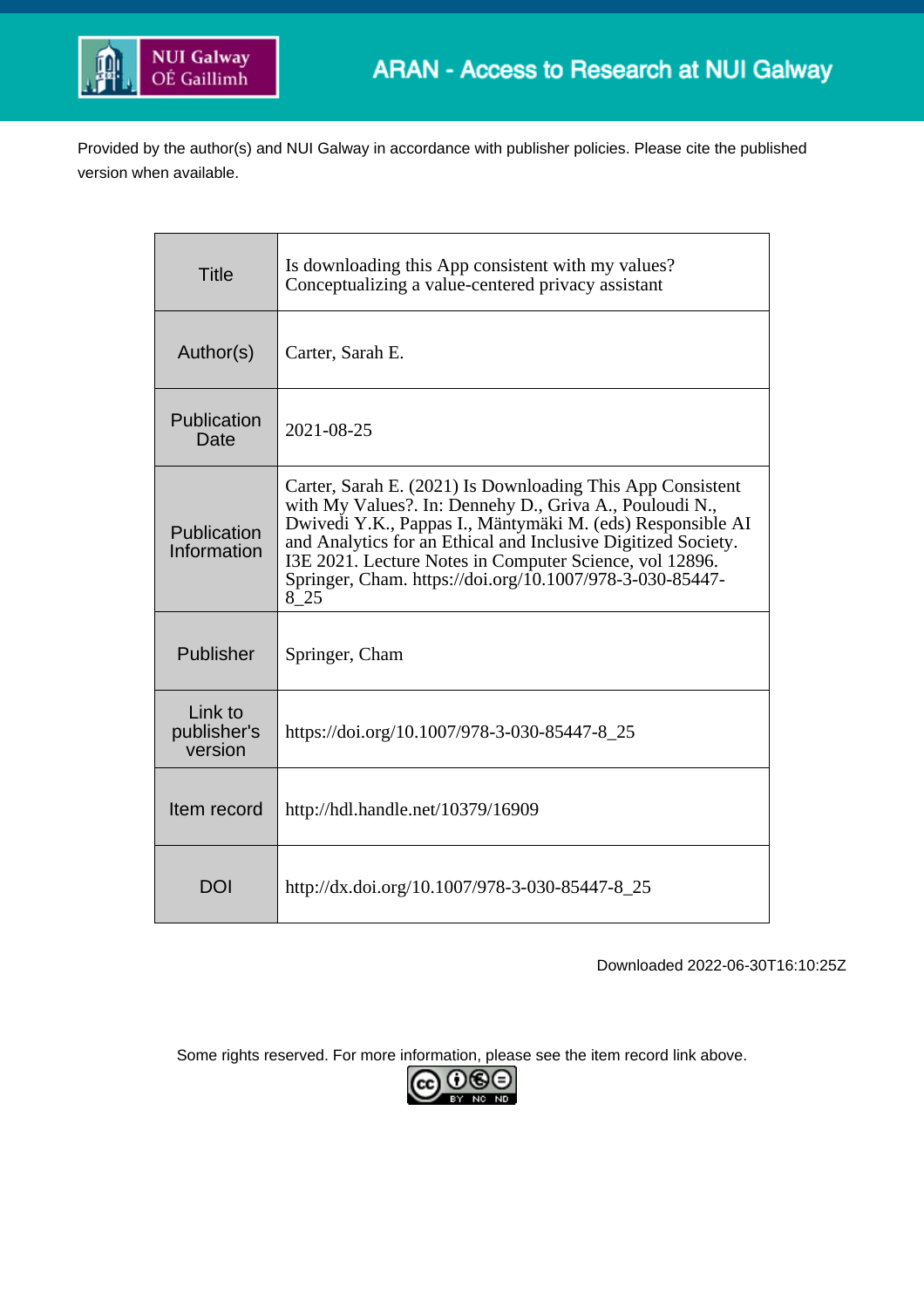*This is an Author Accepted Manuscript for I3E2021, to be held in September 2021. The final version will be available at Springer. A link and the DOI will be added in due course.* 

**Is Downloading this App Consistent with my Values? Conceptualizing a Value-Centered Privacy Assistant** Sarah E. Carter<sup>1,2,3</sup>

s.carter6@nuigalway.ie

<sup>1</sup> Data Science Institute, National University of Ireland Galway, Galway, Ireland <sup>2</sup> Discipline of Philosophy, School of History and Philosophy, College of Arts, Social Sciences, and Celtic Studies, National University of Ireland Galway, Galway, Ireland <sup>3</sup> Science Foundation Ireland Center for Research Training in Digitally-Enhanced Reality (dreal)

**Abstract.** Digital privacy notices aim to provide users with information to make informed decisions. They are, however, fraught with difficulties. Instead, I propose that data privacy decisions can be understood as an expression of user values. To optimize this value expression, I further propose the creation of a value-centered privacy assistant (VcPA). Here, I preliminary explore how a VcPA could enhance user value expression by utilizing three user scenarios in the context of considering whether or not to download an environmental application, the OpenLitterMap app. These scenarios are conceptually constructed from established privacy user groups - the privacy fundamentalists; the privacy pragmatists; and the privacy unconcerned. I conclude that the VcPA best facilitates user value expression of the privacy fundamentalists. In contrast, the value expression of the privacy pragmatists and the privacy unconcerned could be enhanced or hindered depending on the context and their internal states. Possible implications for optimal VcPA design are also discussed. Following this initial conceptual exploration of VcPAs, further empirical research will be required to demonstrate the effectiveness of the VcPA system in real-world settings.

**Keywords:** Privacy Assistant, Mobile Applications, Values

# **Introduction**

Designing effective digital privacy notices remains challenging. For example, too many privacy notices can lead to notice fatigue, causing a user to habitually "click through" notices rather than making informed decisions [1]. Instead, I propose that data privacy decisions can be understood as an expression of user values [2]. I also conceptually outline a system to assist users with smartphone selection based on these issues [3]. This assistant here called a value-centered privacy assistant (VcPA) - helps create the space for users to act in accordance with their values.

In the following pages, I preliminary explore how a VcPA could enhance user value expression. To accomplish this, I utilize three user scenarios for each privacy user group the privacy fundamentalists; the privacy pragmatists; and the privacy unconcerned - in the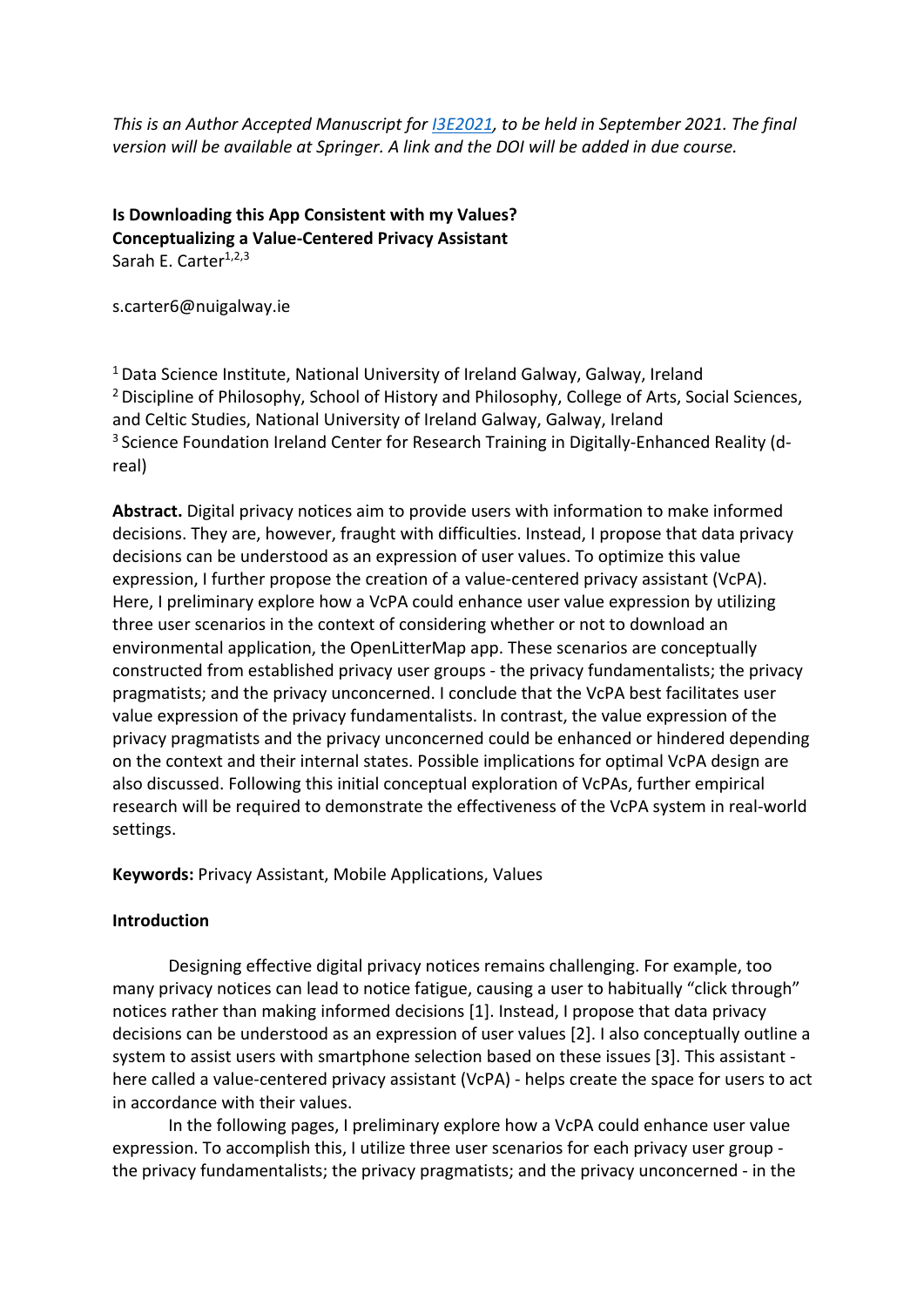context of considering whether or not to download an environmental smartphone application, OpenLitterMap [4]. I then explore whether each group's value expression is preserved with the VcPA by utilizing Killmister's theory of autonomy [3,5]. To this end, I conclude that the VcPA best facilitates the value expression of privacy fundamentalists. In contrast, privacy pragmatists and the privacy unconcerned could have their value expression enhanced or hindered depending on the context and their internal states. Possible implications for future VcPA investigations are also discussed.

#### **Theoretical and Conceptual Background**

Designing for informed user consent in digital privacy settings is fraught with difficulties. Originally, privacy notices and policies were based around the conceptualization of users as "rational consumers" – those who weigh the service offered against their value of privacy [6]. While this view continues to inform certain policy and regulatory measures, it is now well-accepted by most privacy scholars that current notice-and-consent regimes are insufficient at providing adequate user privacy controls. For example, too many privacy notices can lead to notice fatigue, causing a user to habitually "click through" notices rather than making informed decisions [1]. In addition, "dark patterns" can coax users to consent to data collecting practices [7-9]. To combat this, privacy-preserving modifications – also called "bright patterns" – have been explored to encourage users to make better privacy choices [10,11]. These interventions, however, can be considered manipulative to the user, especially if they are unaware of a bright pattern's use [3].

Instead, I propose that we take a value-centered approach to privacy decisionmaking [2]. This conceptualizes data privacy as an expression of user values. When a user is faced with a privacy notice, the data collection practice of the service will either be consistent or inconsistent with a user's values. Their decision to consent or not can therefore be understood as an expression of their values.

To optimize user value expression, I propose the creation of a value-centered privacy assistant (VcPA) – an assistant that helps users select smartphone applications consistent with their values [3]. The VcPA consists of three features: suggesting alternative applications; personalized pausing; and randomized notice (summarized in Table 1). In practice, users will be prompted with personalized notices to notify them when a smartphone application's data collection practices are inconsistent with their values. While the technical details of such a personalized system have yet to be determined, the VcPA would ideally store its data locally to minimize data protection issues. Periodically, a user's values around data privacy will also be "mined" by random notices for applications previously consistent with their values. In addition, all notices will include a suggestion of alternative applications with similar functionality but more value-consistent data collection practices.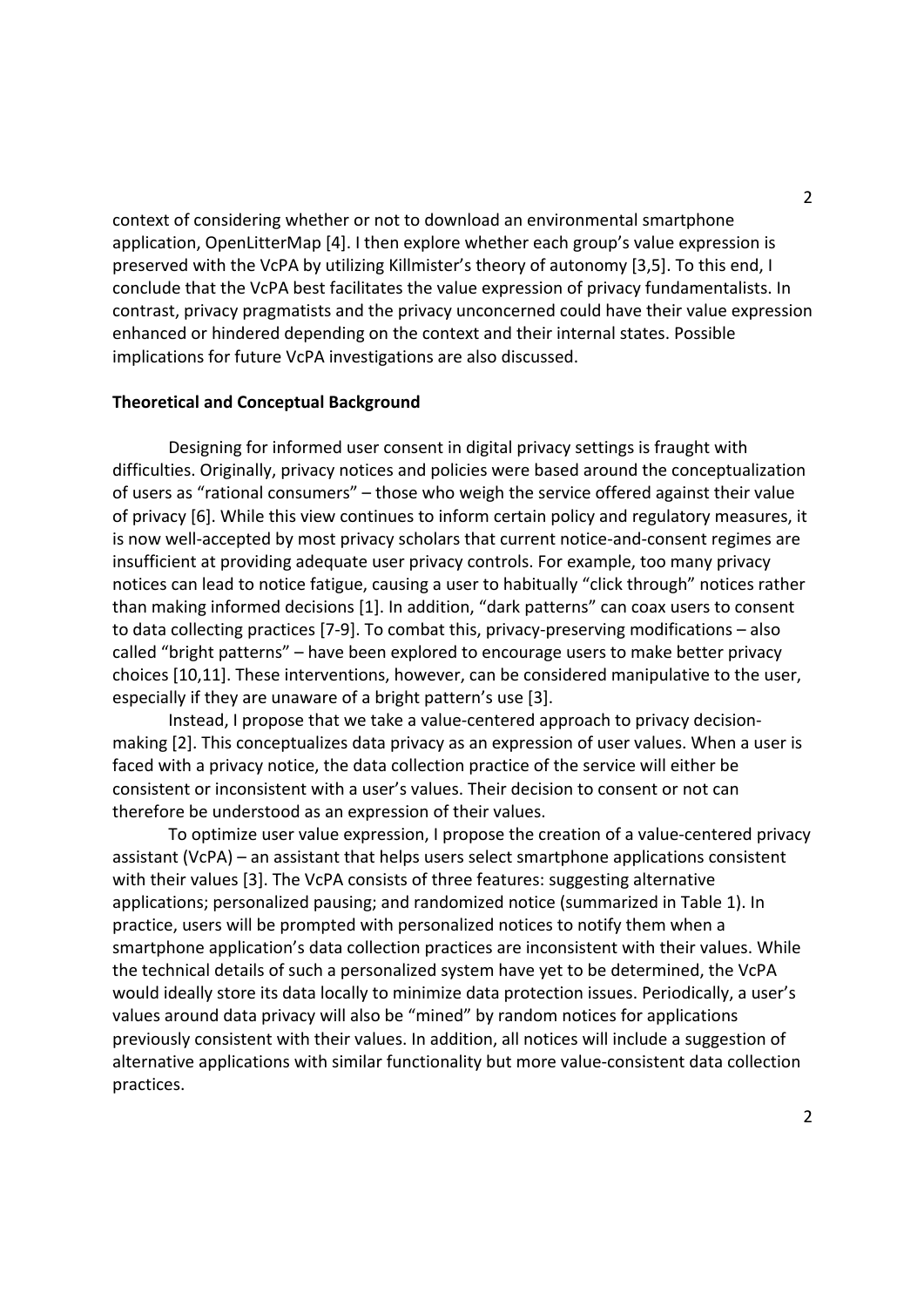| Table 1. Proposed features of a value-centered privacy assistant (VcPA) |  |  |
|-------------------------------------------------------------------------|--|--|
|-------------------------------------------------------------------------|--|--|

| Feature                 | Description                                                                                                                                                             |
|-------------------------|-------------------------------------------------------------------------------------------------------------------------------------------------------------------------|
| Suggesting alternatives | On the notice itself,<br>include suggestions<br>for alternative<br>applications with<br>similar function that<br>are consistent with<br>the user's pre-stated<br>values |
| Personalized pausing    | Prompting a user<br>selectively with a<br>notice when an<br>application is not<br>consistent with their<br>values                                                       |
| Randomized notices      | Prompting users with<br>notices at random<br>time internals for<br>applications<br>consistent with their<br>values                                                      |

### **Methods: User Scenarios Design and Evaluation**

User scenarios are a central requirement of user-centered design. Designers can utilize scenarios as a means of translating high-level ideas into more concrete possibilities. For the purpose of this paper, I define user scenarios as "narrative descriptions" of a user's engagement with a VcPA [12]. In particular, these user scenarios have descriptive emphasis on the user's goals and values. They also reflect three privacy preference groups described elsewhere [13, 14]. These groups are: privacy fundamentalists, or users who are very concerned about disclosing their data even in the presence of privacy protections; privacy pragmatists, or users who have very specific privacy concerns about data disclosure in certain contexts; and the privacy unconcerned, or users who have mild or no concern about disclosing data, although they may still show concern for their data privacy in select circumstances [14].

In each scenario, all three hypothetical users are faced with the decision whether to download the application OpenLitterMap [4]. OpenLitterMap is a citizen science initiative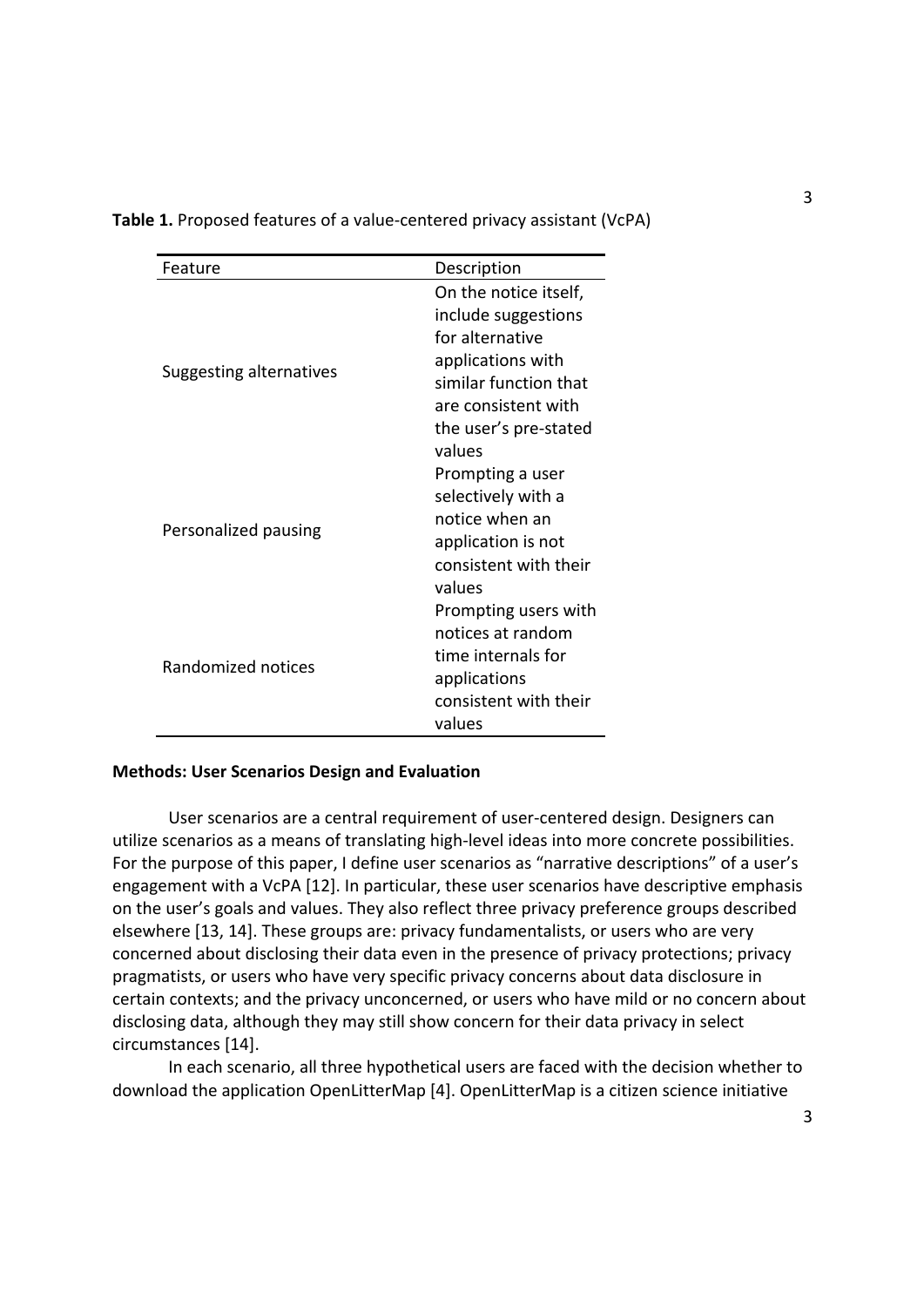that allows users to take smartphone pictures of litter and upload them into a publicly available dataset. The goal is to empower citizens to be active participants in combating local pollution. Photos of litter can be uploaded anonymously or with a username to participate in the litter "World Cup." In both cases, the system records a number of features, including time, date, location, and phone model. This means that in areas of low app use, it becomes possible to identify a user based on inference. From a value-centered privacy approach, a potential OpenLitterMap user will need to balance the value of disclosing information against the possible (albeit, small) risk of identification. To evaluate value expression in each user scenario, I will utilize an existing systematic conception of autonomy that incorporates values. This conception of autonomy, proposed by Suzy Killmister [5], maps autonomy into four distinct dimensions: self-definition, selfrealization, self-unification, and self-constitution. In the context of smartphone selection, self-definition is where a user brings together their individual goals, beliefs, and values to form a set of commitments on how to interact with smartphone applications. Selfrealization consists of two states. The first internal state is when a user deliberates and decides whether to download an application based on their commitments. The second, the external state, is when a user downloads the app (or not). Self-unification is whether how the user has acted is consistent with their commitments. Self-constitution involves whether or not a user is able to modify their commitments when encountering new information about the application, such as data privacy information. From this view, then, when a user is deciding to download a smartphone application, they are involved in a dynamic process of weighing (self-realization), expressing (self-realization), and modifying (self-constitution) their defined (self-definition) values, goals, and beliefs. For it to be fully autonomous, their decision to download an application or not will also need to be consistent with their values (self-unification).

### **Results and Discussion**

### **User Scenario Evaluation**

**The Privacy Fundamentalist.** User #1 (the privacy fundamentalist) likes to make environmentally friendly choices. They are willing to do what they can to preserve the environment and provide the best future for their children. User #1 hears about OpenLitterMap from a friend and goes to download it. With the VcPA system, a notice appears on their screen, warning them that this application is not consistent with their personal values of security and control. They decide to check out other apps first by clicking "see alternative applications."

At this point, there are two possible outcomes for User #1. The first is that they find a different litter clean-up application that is consistent with their values of security and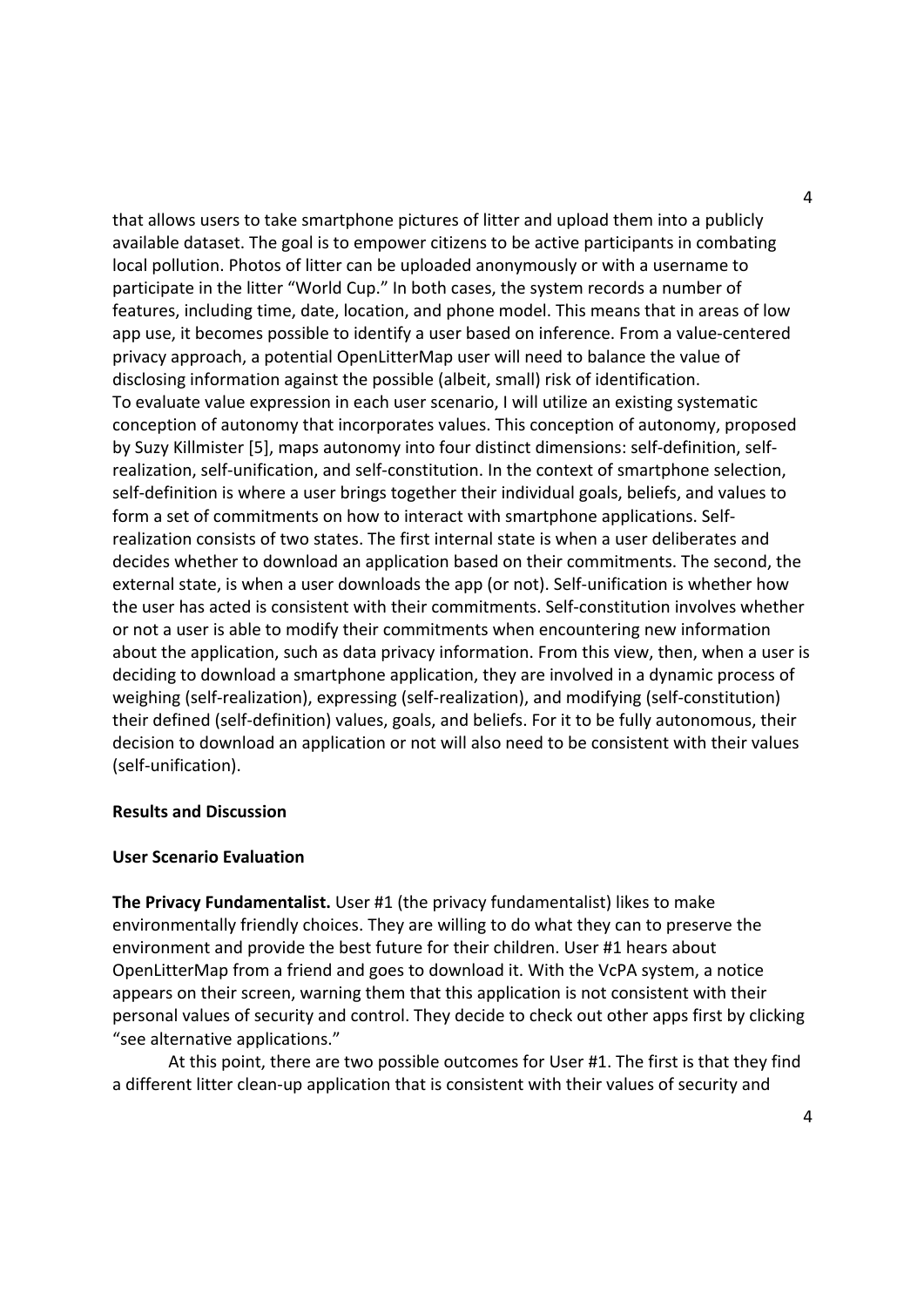control and download that one instead. In this application, the data collected may, for example, only be accessible to policy makers and environmental scientists, be encrypted, and also not collect their phone model. The second possible outcome is that User #1 does not find another application with a similar function. They may then decide to stick to their regular beach cleanings to help their environment instead of downloading an application. Without the VcPA system, User #1 may click through the privacy settings and allow the app to access their photos, camera, location, date, time, and phone model. They begin using the app when they are walking to pick up their children from school. While they want to help document litter and believe in allowing data scientists access to their documented litter data for environmental research purposes, they would feel uncomfortable if someone was able to identify their route to and from the school – and, by association, information about their children. To uphold their values of security and control, they may decide to upload their litter anonymously rather than with a username. However, they may be the only one using OpenLitterMap on that route, and it would be possible for someone looking at the data to identify them. While some may have been comfortable with this level of risk, they would not have been – they prioritize security and control over their value of environmentalism.

**The Privacy Pragmatist.** User #2 (the privacy pragmatist) has a number of practical apps on their phone. A colleague recommends that they take a look at OpenLitterMap. They go to download it.

With the VcPA, there would be two possible outcomes for User #2. They could firstly receive a randomized notice letting them know that, while this application is consistent with their previously stated values, there is a chance of violating the values of security and control if they use the application. User #2 will then have to decide whether or not to download this application when faced with this new information. In the absence of a randomized notice, User #2 may simply click through the privacy settings and allow the app to access their photos, camera, location, date, time, and phone model, the same result without the VcPA system.

**The Privacy Unconcerned.** User #3 (the privacy unconcerned) attends a talk organized by their local Greens Club about the harmful effects of litter. The Greens Club recommends checking out OpenLitterMap. User #3 likes the idea of creating a profile to compete for the littermap "World Cup" leaderboards. They go to download the application. Regardless of whether User #3 has the VcPA system, there is likely only one outcome. They could receive a randomized notice letting them know that, while this application is consistent with their previously stated values, there is a chance of violating the values of security and control if they use the application. They will likely then decide to download the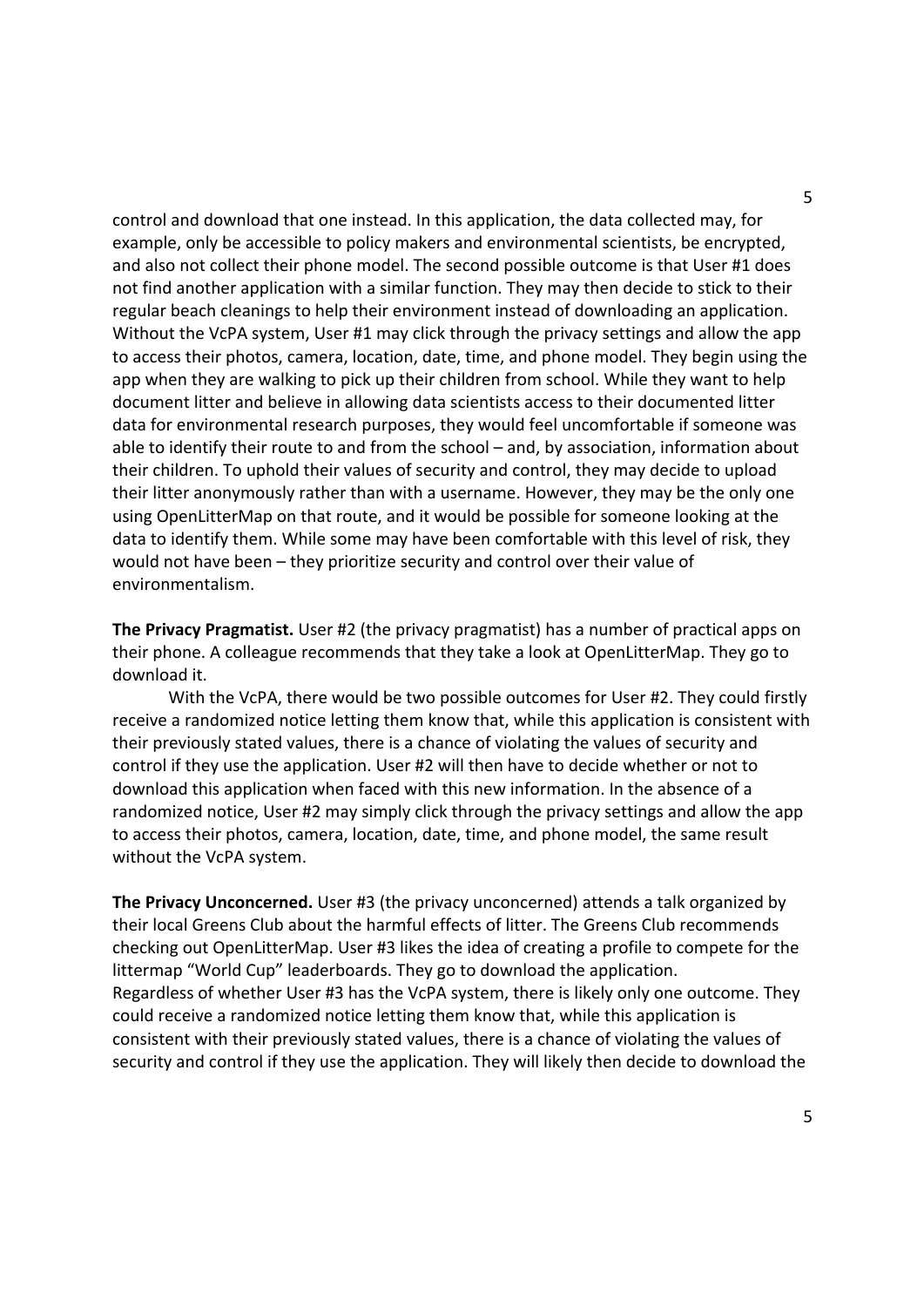application anyway. In the absence of the randomized notice, they will download the application. User #3 would also likely download the application without the VcPA.

#### **User Scenario Evaluation**

Here, I systematically assess the success of the VcPA at facilitating user value expression using the four-dimensional theory of autonomy [3,5].

In the first user scenario (privacy fundamentalist), the absence of the VcPA would have resulted in a violation of their self-unification – their actions (to download the application) would not be in alignment with their values (security and control). Thanks to personalized pausing, however, User #1 is alerted to this misalignment of their action and their values. In addition, their self-realization (acting on their beliefs) could also be enhanced if they are able to find another app using the "suggest alternatives" feature. In the second user scenario (privacy pragmatist), User #2's autonomy may be enhanced with the VcPA. It could help with self-constitution depending on the context and their specific value preferences. When a randomized notice appears and they are presented with new information they may not have previously been aware of, they may decide to modify their values and commitments, promoting self-constitution. If, however, they do not change their values; still intend to download OpenLitterMap; and they do not download it because of the added notice, this would actually hinder self-unification because they would act in a manner inconsistent with their values. Interestingly, by introducing added friction in the form of an added notice, self-realization may also be slightly reduced by providing a small barrier to realizing their values and intention. Suzy Killmister has noted this issue previously, cautioning that interventions that encouraging a specific behavior must be consistent with what the agent has defined to uphold self-unification [5].

The same applies for the third user scenario (the privacy unconcerned). It is possible that a randomized notice could encourage them to take on new commitments concerning their privacy and thereby self-constitute; even "the privacy unconcerned" are concerned in specific circumstances [14]. Like User #2, however, it is also possible that they will suffer the same tension between self-realization/unification and self-constitution if a randomized notice changes their behavior in a manner inconsistent with their values.

#### **Implications for Future VcPA Design**

While the VcPA best upholds value expression of the privacy fundamentalists, the expression of the privacy pragmatists and the privacy unconcerned may be upheld depending on the context and their internal states. I have previously suggested that we could take cues from the recommender system literature to create a system of continuous exploration that minimizes the user behavioral effects of preference-mining [3,15]. The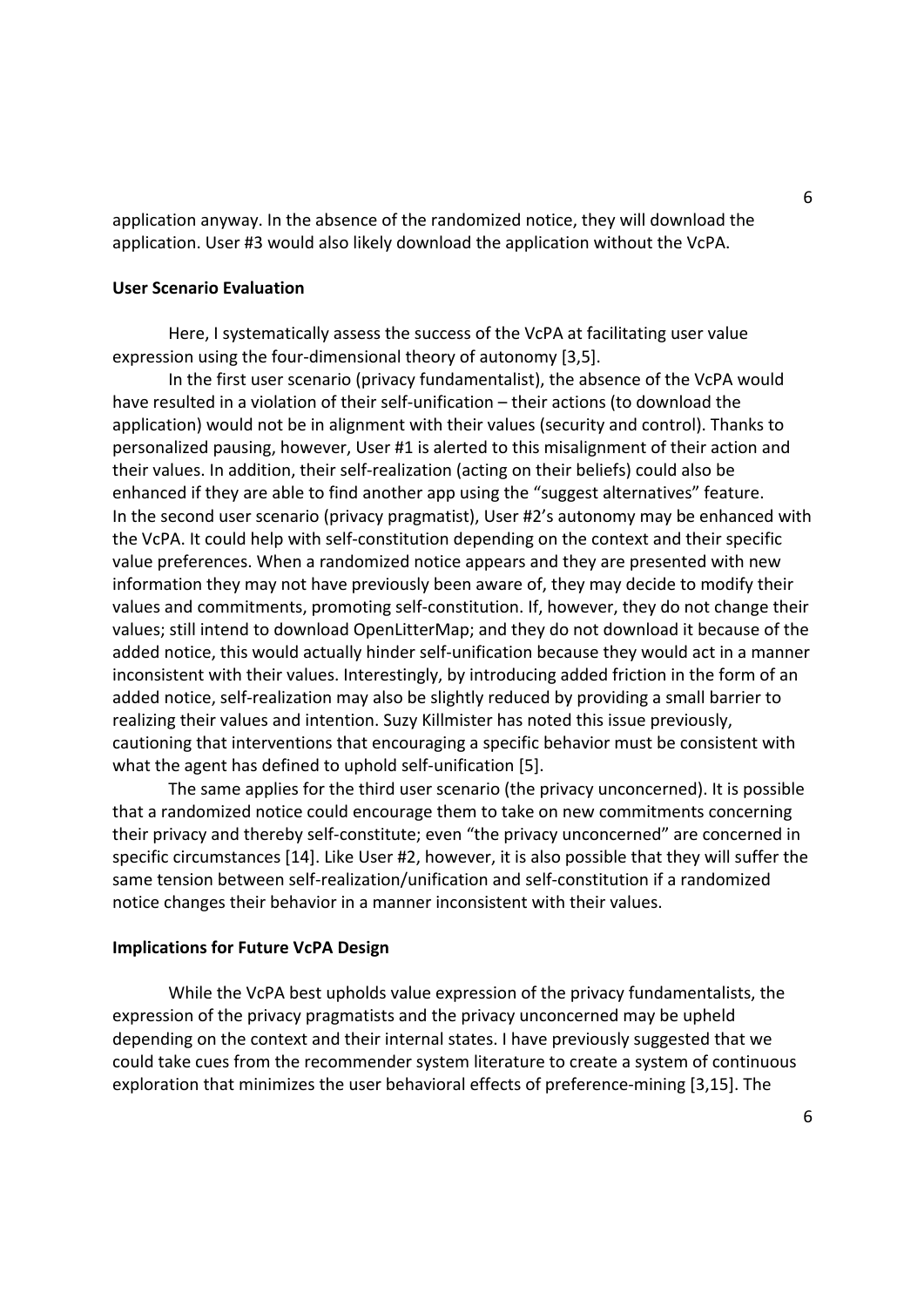results here support that this will be critical for an effective VcPA system for the majority of users, who are privacy pragmatists [14]. The VcPA system could be optimized using user tests of privacy pragmatists to determine the right frequency and presentation of the randomized notices that maximize self-constitution while minimizing the harms to selfrealization/unification.

# **Concluding Thoughts**

This initial high-level conceptual exploration suggests that a VcPA could enhance or similarly preserve user value expression across different privacy groups. In order to accomplish this goal, a VcPA should be carefully designed to minimize the behavioral effects of randomized notices. Further empirical studies will also be required to further evaluate VcPA efficacy and desirability. In addition to supporting the hypothesis that a VcPA could help users make more value-centered privacy decisions, such studies will need to answer whether users will find a VcPA beneficial over current privacy controls. To validate both hypotheses, I will be utilizing a mix-method approach to elucidate relevant user values in privacy decision-making and user app download behavior with a prototype VcPA system.

**Acknowledgments.** This work is being conducted with financial support from the Science Foundation Ireland Center for Research Training in Digitally-Enhanced Reality (d-real) under Grant No. 18/CRT/6224. For the purpose of Open Access, the author has applied a CC BY public copyright license to this Author Accepted Manuscript version. Sarah is supervised by Mathieu d'Aquin (Data Science Institute, National University of Ireland Galway), Heike Felzmann (Discipline of Philosophy, National University of Ireland Galway), Kathryn Cormican (School of Engineering, National University of Ireland Galway), and Dave Lewis (ADAPT Centre, Trinity College Dublin). Sarah would also like to acknowledge Dr. Wendy Carter for reading multiple drafts of this piece and for providing invaluable feedback.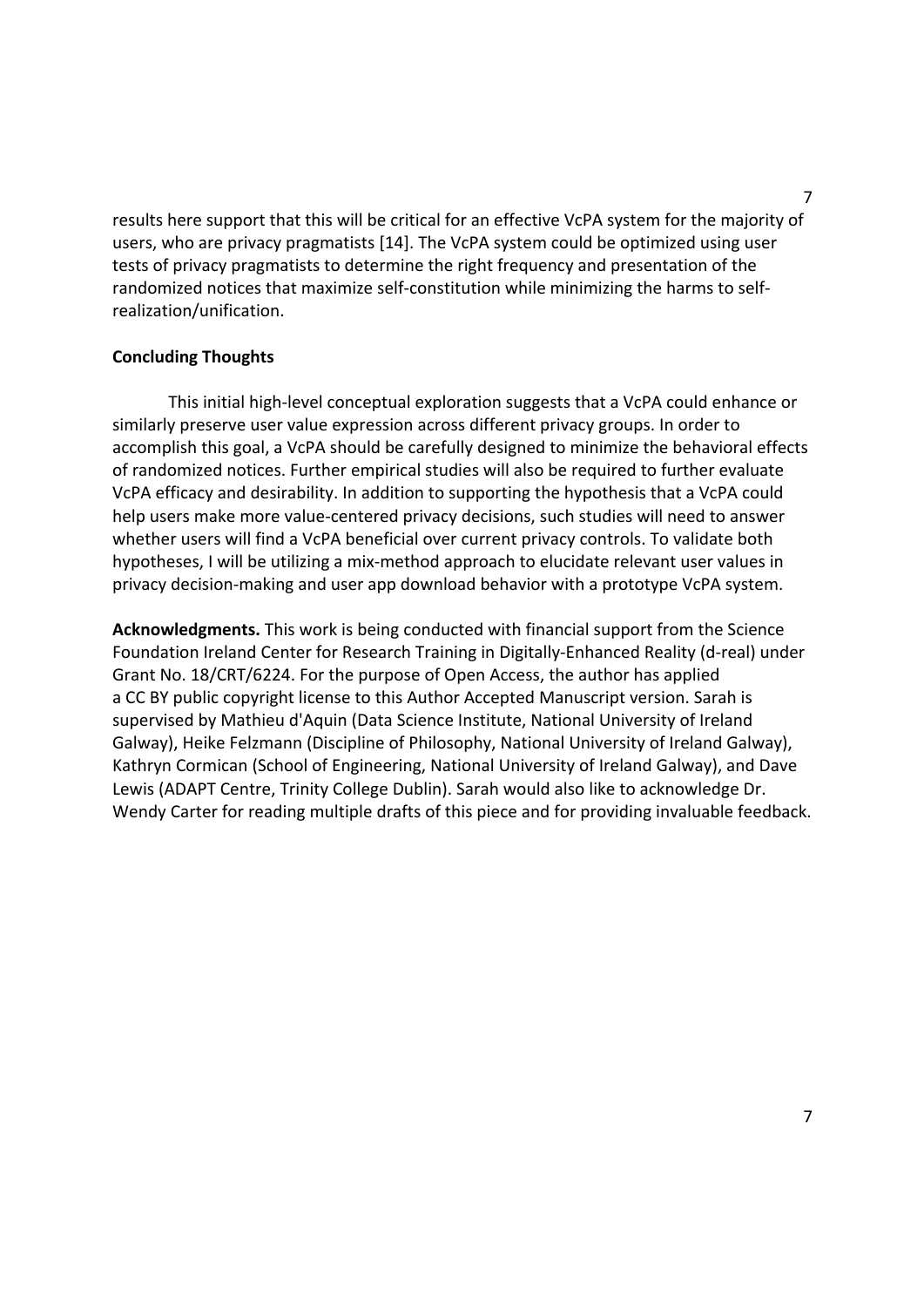## **References**

- 1. Schaub, F., Balebako, R, Durity, A.L., Canor, L.F.: A design space for effective privacy notices. In: Proc. 11<sup>th</sup> Symp. Usable Priv. Secur. (SOUPS), pp. 1-17. The USENIX Association, Ottawa (2015).
- 2. Carter, S.E.: Improving notice: the argument for a flexible, multi-value approach to privacy notice design. Presented at: 30<sup>th</sup> Intl. Assoc. Prof. Appl. Ethics (APPE) Conf., online (2021). https://vimeo.com/509883867/c734b7c879
- 3. Carter, S.E.: A value-centered exploration of data privacy and personalized privacy assistants. In: CEPE/IACAP Joint Conf. Phil. Eth. AI. , Hamburg (TBP: expected June 2021).
- 4. OpenLitterMap, http://openlittermap.com, last accessed 2021/02/28.
- 5. Killmister, S.: Taking the measure of autonomy: A four-dimensional theory of selfgovernance. Routledge, New York (2017).
- 6. Hoofnagle, C.J., Urban, J.M.: Alan Westin's privacy homo economicus. Wake For. Law Rev. 14(1), 261-351 (2014).
- 7. Gray, C. M., Kou, Y., Battles, B., Hoggatt, J., Toombs, A.L.: The dark (patterns) side of UX design. In: Proc. Conf. Hum. Fac. Comput. Syst. (CHI), pp. 1-14. ACM, Montreal (2018).
- 8. Mathur, A., Acar, G., Friedman, M. J., Lucherini, E., Mayer, J., Chetty, M., Narayanan, A.: Dark patterns at scale: Findings from a crawl of 11K shopping websites. In: Proc. Conf. Comput. Sup. Coop. Work (CSCW), pp. 81:1-81:32. ACM, Austin (2019).
- 9. Utz, C., Degeling, M., Fahl, S., Schaub, F., Holz., T. (Un)informed consent: Studying GDPR consent notices in the field. In: Proc. Conf. Comput. Comm. Secur. (CCS), pp. 971-990. ACM, London (2019).
- 10. Almuhimedi, H., Schaub, F., Sadeh, N., Adjerid, I., Acquisti, A., Gluck, J., Cranor, L., Agarwal, Y. Your location has been shared 5,398 times! A field study on mobile app privacy nudging. In: Proc. Conf. Hum. Fac. Comput. Syst. (CHI), pp. 787-796. ACM, Seoul (2015).
- 11. Graßl, P., Schraffenberger, H., Zuiderveen Borgesius, F., Buijzen, M.: Dark and bright patterns in cookie consent requests. J. Digit. Soc. Res. 3(1), 1-38 (2021).
- 12. Rosson, M. B., Carroll, J.M.: Scenario-based design. In: Jacko, J., Sears. A (eds.) The Human-Computer Interaction Handbook, 1<sup>st</sup> ed., pp. 1032-1050. Lawrence Erlbaum Associates, New York (2002).
- 13. Westin, A.F.: Harris-Equifax consumer privacy survey. Equifax, Atlanta (1991).
- 14. Ackerman, M.S., Cranor, L.F., Reagle, J.: Privacy in e-commerce: Examining user scenarios and privacy preferences. In: Proc.  $1<sup>st</sup>$  Conf. Elec. Comm., pp. 1-8. ACM, Denver (1999).